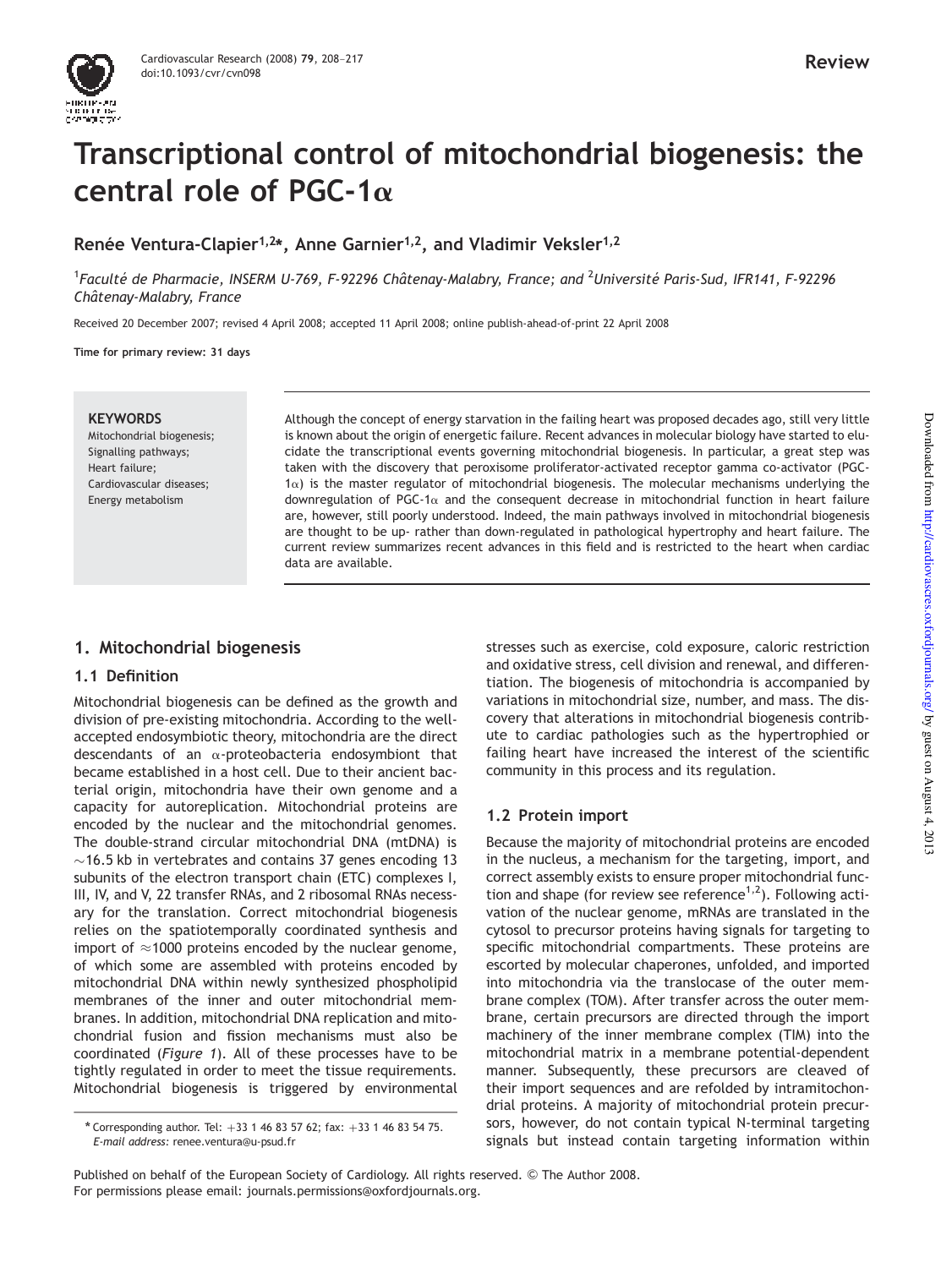

Figure 1 Schematic representation of mitochondrial biogenesis. Peroxisome proliferator-activated receptor gamma co-activator (PGC-1 $\alpha$ ) activates nuclear transcription factors (NTFs) leading to transcription of nuclear- encoded proteins and of the mitochondrial transcription factor Tfam. Tfam activates transcription and replication of the mitochondrial genome. Nuclear-encoded proteins are imported into mitochondria through the outer- (TOM) or inner (TIM) membrane transport machinery. Nuclear- and mitochondria-encoded subunits of the respiratory chain are then assembled. Mitochondrial fission through the dynaminrelated protein 1 (DRP1) for the outer membrane and OPA1 for the inner membrane of mitochondria allow mitochondrial division while mitofusins (Mfn) control mitochondrial fusion. Processes of fusion/fission lead to proper organization of the mitochondrial network. OXPHOS: oxidative phosphorylation.

their mature sequences. Other mechanisms ensure proper assembly and processing of the different subunits in the mitochondrial complexes of the respiratory chain at the inner membrane or in the matrix. These processes are an integral part of mitochondrial biogenesis.

## 1.3 Fusion and fission

Mitochondria in the cells of most tissues are tubular, and dynamic changes in morphology are driven by fission, fusion, and translocation.<sup>3</sup> The ability to undergo fission/ fusion enables mitochondria to divide and helps ensure proper organization of the mitochondrial network during biogenesis. The processes of fission/fusion are controlled by GTPases, most of which were identified in genetic screens in yeast (for recent reviews see reference $4,5$ ). Mitochondrial fission is driven by dynamin-related proteins (DRP1 and OPA1), while mitochondrial fusion is controlled by mitofusins (Mfn1 and 2). Mitofusins are highly expressed in heart and skeletal muscle, and their expression is induced during myogenesis and physical exercise.<sup>6,7</sup> In addition to the control of the mitochondrial network, Mfn2 also stimulates the mitochondrial oxidation of substrates, cell respiration, and mitochondrial membrane potential, suggesting that this protein may play an important role in mitochondrial metabolism, and as a consequence, in energy balance.<sup>6</sup> OPA1, by contrast, is involved in the remodelling of cristae. Mfn and DRP1 expression increases in parallel with mitochondrial content and exercise capacity in human

skeletal muscle,<sup>8</sup> suggesting that fusion/fission processes are an integral part of mitochondrial biogenesis. However, these processes have received less attention in the heart up until now.

## 1.4 Cardiolipin biosynthesis

Increases in mitochondrial content/number involve the proliferation of mitochondrial membranes. Phospholipids are important structural and functional components of mitochondrial membranes, $9$  and are involved in the regulation of various processes including apoptosis, electron transport, and mitochondrial lipid and protein import. Cardiolipin is the main functional phospholipid of the mitochondrial inner membrane, representing 8–15% of the entire cardiac phospholipid mass, and is the only phospholipid that is both synthesized and localized exclusively within mitochondria. Cardiolipin plays a key role in the activity of several inner membrane proteins and in the binding of mitochondrial creatine kinase in the vicinity of translocase. *De novo* synthesis of cardiolipin starts with the conversion of phosphatidic acid to CDP-diacylglycerol and ends with the condensation of phosphatidylglycerol and CDP-diacylglycerol by cardiolipin synthase. A second mechanism of cardiolipin biosynthesis is through a deacylation–reacylation reaction catalysed by phospholipases and acyltransferases, which are regarded as the principal enzymes involved in phospholipid remodelling in mammalian tissues.<sup>9</sup>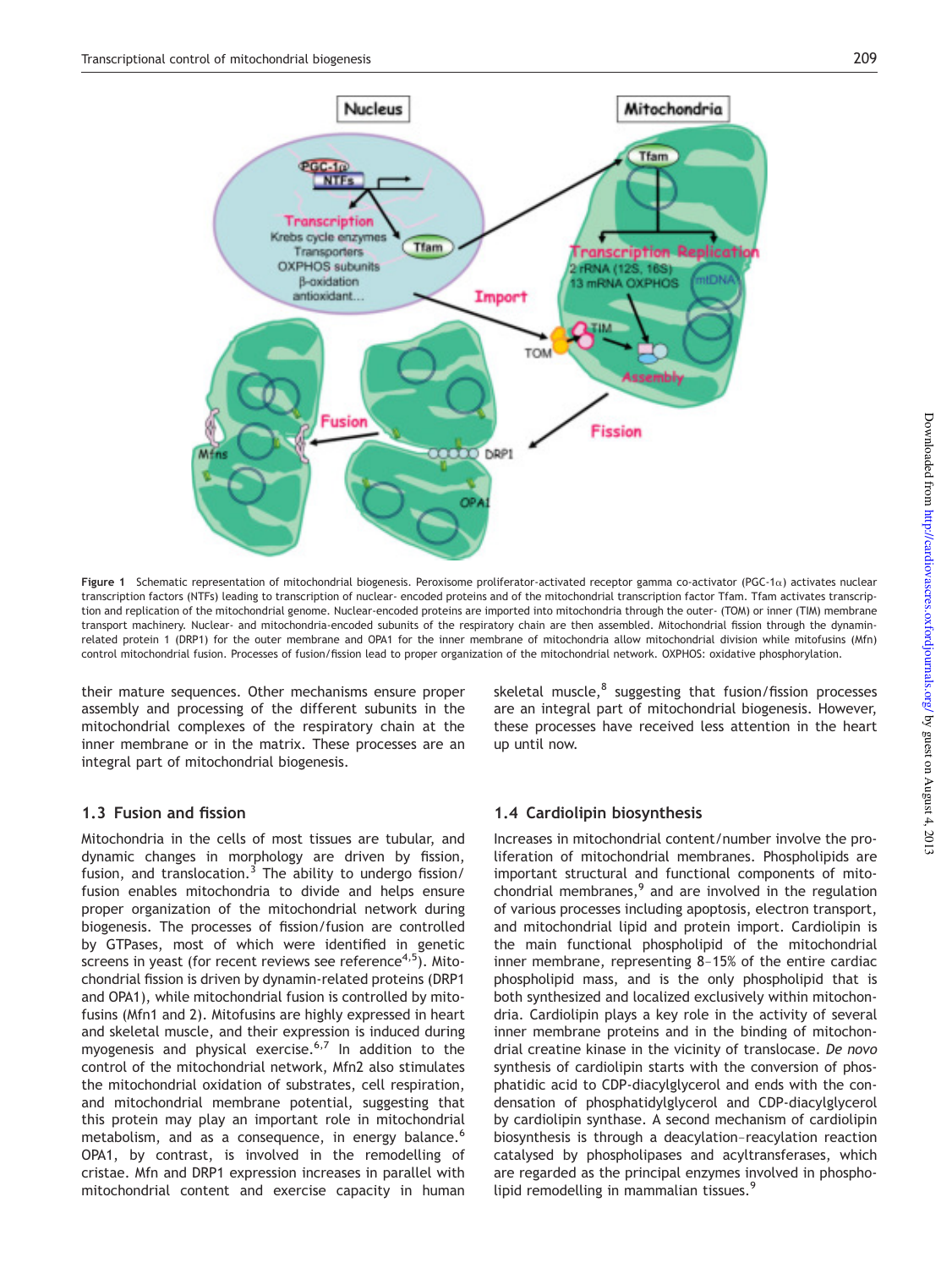# 2. Transcriptional control of mitochondrial biogenesis

Much progress in uncovering the transcriptional regulatory mechanisms involved in mitochondrial biogenesis has been made in the last 10 years. Some of the major research will be presented here. Readers are referred to recent excellent reviews on the subject for more complete details.<sup>10-13</sup>

### 2.1 Mitochondrial transcription factor A

Transcription and replication of mitochondrial DNA is driven by the nuclear-encoded mitochondrial transcription factor A (Tfam), which binds to a common upstream enhancer of the promoter sites of the two mitochondrial DNA strands. Cardiac-specific Tfam deletion results in decreased levels of mtDNA, impaired respiratory chain function, cardiac hypertrophy, and progressive cardiomyopathy.<sup>14</sup> Additionally, two proteins that interact with the mammalian mitochondrial RNA polymerase and Tfam, TFB1M and TFB2M, can support promoter-specific mtDNA transcription.<sup>15</sup> Although usually complex and promoter-specific, certain DNA binding motifs are present in the promoters of several of genes encoding oxidative phosphorylation (OXPHOS) complex subunits and enzymes involved in mtDNA metabolism and are, therefore, able to participate in a coordinated response. These motifs include the OXBOX/REBOX motif, the Mt motif, Sp1, and nuclear respiratory factor (NRF) motifs (see Garesse and Vallejo<sup>11</sup> for original references).

#### 2.2 Nuclear respiratory factors

The nuclear respiratory factors 1 and 2 have been linked to the transcriptional control of many mitochondrial genes whose list has expanded greatly in the last few years (see Table 1 in Kelly and Scarpulla<sup>10</sup>). Electrical stimulation of neonatal cardiomyocytes produces an increase in mitochondrial content that is preceded by enhanced expression of NRF1, indicating a role for this transcription factor in cardiac mitochondrial biogenesis.<sup>16</sup> The Tfam promoter contains recognition sites for NRF1 and/or NRF2, thus allowing coordination between mitochondrial and nuclear activation during mitochondrial biogenesis. However, a subset of genes does not appear to be regulated by NRFs. For example, fatty acid transport proteins and oxidation enzyme genes are mainly regulated by the peroxisome proliferator-activated receptor alpha PPAR $\alpha$  (see below and Finck and Kelly<sup>12</sup> for recent review).

#### 2.3 Peroxisome proliferator-activated receptor gamma co-activator

Since its discovery by Spiegelman and coworkers, $17$  peroxisome proliferator-activated receptor gamma co-activator (PGC-1 $\alpha$ ) has been the focus of much attention. PGC-1 $\alpha$ lacks DNA-binding activity but interacts with and co-activates numerous transcription factors including NRFs on the promoter of mtTFA.<sup>17</sup> Mitochondrial biogenesis and respiration are stimulated by PGC-1 $\alpha$  through powerful induction of NRF1 and NRF2 gene expression. PGC-1 $\alpha$  is enriched in tissue with high oxidative activity-like heart and brown adipose tissue and, to a lesser extent, skeletal muscle, and kidney, and it is rapidly induced under conditions of increased energy

demand such as cold, exercise, and fasting. Data are accumulating which show PGC-1 $\alpha$  to be a master regulator of mitochondrial biogenesis in mammals. Ectopic expression of PGC-1 $\alpha$  in myotubes strongly induces the expression of downstream transcription factors such as NRFs and Tfam.<sup>17</sup> Unlike NRFs or Tfam, however, PGC-1 $\alpha$  levels correlate with cardiac and skeletal muscle oxidative capacity, suggesting that it plays a major role in setting mitochondrial content.<sup>18</sup> PGC-1 $\alpha$  expression is greatly enhanced in the developing mouse heart immediately before the burst of mitochondrial biogenesis that precedes birth.<sup>19</sup> Constitutive cardiospecific  $PGC-1\alpha$  overexpression in mice results in uncontrolled mitochondrial proliferation, leading to dilated cardiomyopathy.<sup>19</sup> During the neonatal stages, inducible cardiospecific overexpression of PGC-1 $\alpha$  leads to a dramatic increase in mitochondrial number and size, concomitant with upregulation of genes associated with mitochondrial biogenesis.<sup>20</sup> In the adult, this leads to a more modest increase in mitochondrial number, but with perturbation of mitochondrial ultrastructure and development of cardiomyopathy.<sup>20</sup> Given the significant volume occupied by mitochondria in mouse cardiomyocyte ( $\sim$ 45% in adult), and the extremely low cytosolic volume (around 4–7%), any increase in mitochondrial mass will automatically be at the expense of myofibrillar volume, thus compromising contractile function. Consequently, it is likely that a strict control of mitochondrial volume exists in the adult heart in order to keep constant the ratio of mitochondrial to myofibrillar volume. Two lines of PGC-1 $\alpha$ -deficient mice have been independently generated, which differ slightly in their cardiac dysfunction.<sup>21,22</sup> However, somewhat surprisingly, both lines appear to have close to normal mitochondrial volume density in the  $heart<sup>21,22</sup>$  yet the expression of mitochondrial genes is blunted.<sup>22</sup> Chronic haemodynamic overload in these mice induces accelerated cardiac dysfunction accompanied by overt clinical signs of heart failure, indicating that decreased PGC-1 $\alpha$  expression may play a significant role in the development of heart failure.<sup>23</sup> However, the maintenance of the mitochondrial volume fraction suggests that additional mechanisms controlling mitochondrial biogenesis exist.

PGC-1 $\alpha$  is the first-discovered member of a family of three related proteins that control major metabolic functions. Whereas the PGC-1-related co-activator (PRC) is expressed ubiquitously, PGC-1 $\alpha$  and  $\beta$  are enriched in mitochondria-rich tissues such as cardiac and skeletal muscles. Overexpression studies suggest that PGC-1 $\alpha$  and  $\beta$  exert specific bioenergetic effects, with PGC-1<sub>B</sub> preferentially inducing genes involved in the removal of reactive oxygen species. $24$  Deficiency in PGC-1 $\beta$  in the heart results in a general defect in the expression of genes encoding components of the electron transport chain and in a reduced mitochondrial volume fraction, leading to a blunted response to dobutamine stimulation.<sup>25</sup> However, only PGC-1 $\alpha$  seems to respond to metabolic challenges such as exercise, starvation or cold, suggesting that PGC-1 $\beta$  could play a role in constitutive mitochondrial biogenesis.<sup>26</sup>

## 2.4 Additional targets of PGC-1 $\alpha$

In addition to NRFs, PGC-1 $\alpha$  also interacts with and co-activates other transcription factors like PPARs, thyroid hormone, glucocorticoid, estrogen, and estrogen-related ERR $\alpha$  and  $\gamma$  receptors (*Figure 2*). The two orphan nuclear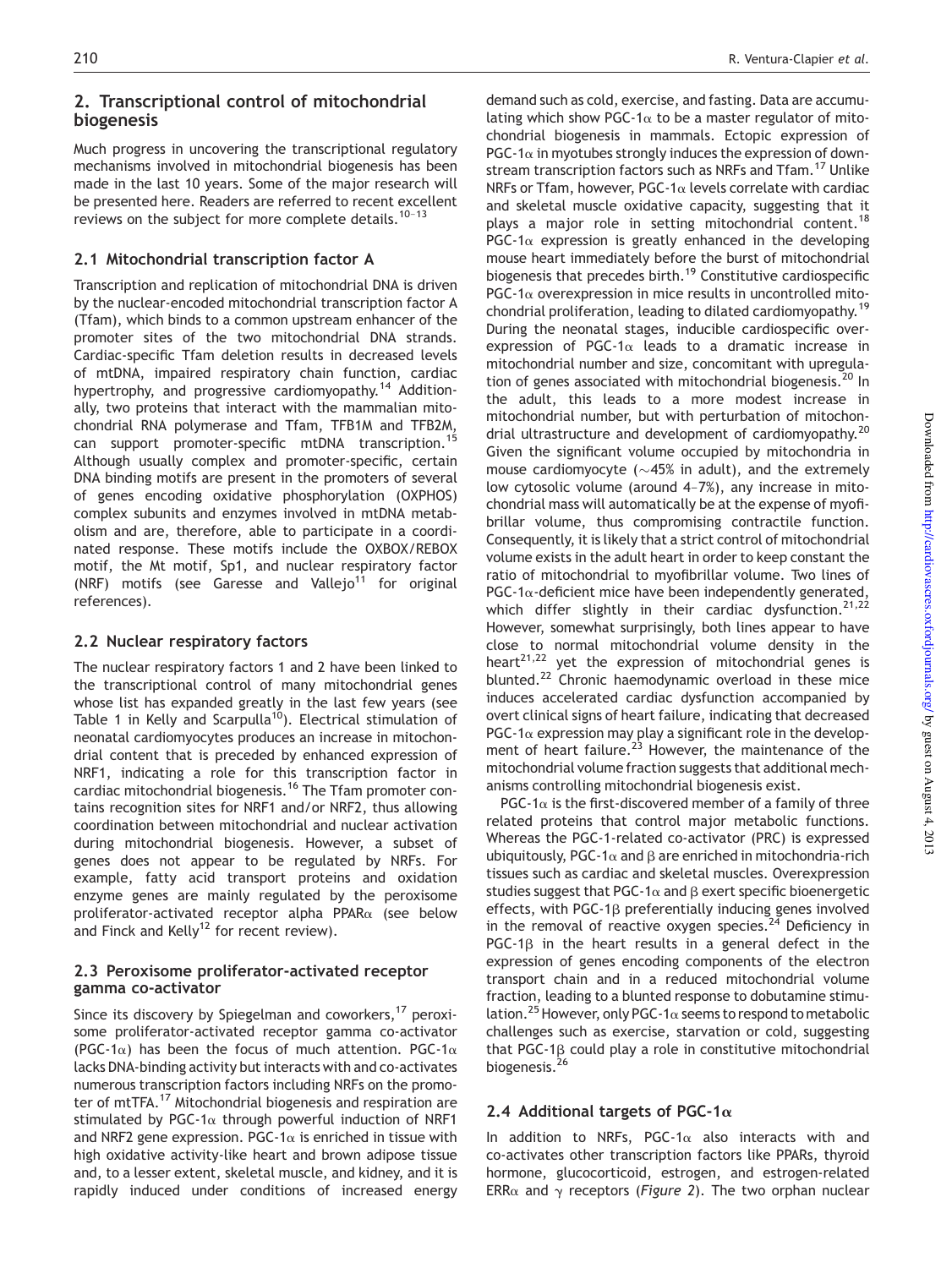

Figure 2 PGC1 $\alpha$  regulatory cascade. Thyroid hormone (TH), nitric oxide synthase (NOS/cGMP), p38 mitogen-activated protein kinase (p38MAPK), sirtuines (SIRTs), calcineurin, calcium-calmodulin-activated kinases (CaMKs), adenosine-monophosphate-activated kinase (AMPK), cyclin-dependent kinases (CDKs), and  $\beta$ -adrenergic stimulation ( $\beta$ /cAMP) have been shown to regulate expression and/or activity of PGC-1 $\alpha$ . PGC-1 $\alpha$  then co-activates transcription factors such as nuclear respiratory factors (NRFs), estrogen-related receptors (ERRs), and PPARs, known to regulate different aspects of energy metabolism including mitochondrial biogenesis, fatty acid oxidation, and antioxidant.

receptors ERR $\alpha$  and  $\gamma$  target a common set of promoters involved in the uptake of energy substrates, production, and transport of ATP across the mitochondrial membranes, and intracellular fuel sensing.<sup>27</sup> Ablation of ERR $\alpha$  induces signs of heart failure in mice subjected to left ventricular pressure overload, indicating that  $ERR\alpha$  is required for the adaptive bioenergetic response.<sup>28</sup> In contrast, ERR<sub>y</sub> deficiency was recently shown to induce complex cardiac defects in embryos involving changes in the expression of genes involved in mitochondrial biogenesis, suggesting a possible role for  $ERR<sub>Y</sub>$  in the postnatal transition to oxidative metabolism and fatty acid utilization.<sup>29</sup>

The PPAR family of transcription factors plays a major role in the expression of proteins involved in extra and intramitochondrial fatty acid transport and oxidation (FAO). All PPARs are expressed in the myocardium, although PPAR $\alpha$  and  $\beta/\delta$ are the main cardiac isoforms. PPAR $\alpha$  binds its obligate partner the retinoid-X-receptor (RXR), and the resulting heterodimer is involved in the regulation of enzymes, transporters, and proteins of FAO.<sup>19</sup> The activity of the PPAR/RXR complex is modulated by the availability of ligands, the most relevant of which are long-chain fatty acids and their metabolites. FAO is increased in cardiomyocytes exposed to PPAR $\alpha$  and PPAR $\beta$ / $\delta$  ligands, but not PPAR $\gamma$  ligands, consistent with the PPAR isoform expression pattern in heart tissue.<sup>30</sup> PGC-1 $\alpha$  cooperates with PPAR $\alpha$  to regulate expression of mitochondrial FAO enzymes and transport proteins, thus enabling increases in FAO pathway activity to be coordinated with mitochondrial biogenesis.<sup>31</sup> PPAR $\beta$ / $\delta$  plays also a prominent role in the regulation of cardiac lipid metabolism. Cardiomyocyte-restricted PPAR $\beta/\delta$  deletion perturbs myocardial FAO and leads to lipotoxic cardiomyopathy.<sup>32</sup> However, because PPAR $\beta$ / $\delta$  null mice do not exhibit a fasting-induced phenotype, it was proposed that these isoforms probably serve to regulate basal metabolism,

whereas PPAR $\alpha$  is involved in the response to physiological conditions that stimulate FA delivery. $33$  Among the two PPAR $\gamma$  isoforms, PPAR $\gamma$ 1 is predominantly expressed in the heart. Cardiomyocyte-specific PPAR<sub>y</sub>1-KO mice develop cardiac hypertrophy with preserved systolic function and signs of heart failure that develop with aging, together with the abnormal mitochondrial structure,  $34$  suggesting that PPAR $\gamma$  could also play a role in mitochondrial biogenesis. However, it is not yet firmly established whether the mitochondrial defects observed in these studies result directly from deletion of PPARs or whether they are secondary effects of the cardiac phenotype.

Mitochondrial biogenesis thus involves an intricate, complicated network of transcription factors NRFs/PPARs/ERRs that activate target genes encoding enzymes of FAO, oxidative phosphorylation, and anti-oxidant defences (*Figure* 2). PGC-1 $\alpha$ , by co-activating, and controlling the expression of this network, directly links external physiological stimuli to the regulation of mitochondrial biogenesis and function. Additionally, mitochondrial biogenesis involves fusion/fission and requires protein import and processing and cardiolipin biosynthesis. Whether the transcriptional regulation of these processes involves the same or similar transcription cascades is still largely unknown, although in skeletal muscle, PGC-1 $\alpha$ , and mitochondrial content correlate strongly with expression of certain proteins involved in mitochondrial dynamics and protein processing.<sup>8</sup>

# 3. Signalling pathways involved in PGC-1 $\alpha$ activity

A large number of signalling pathways have been proposed to regulate PGC-1a (*Figure 2*).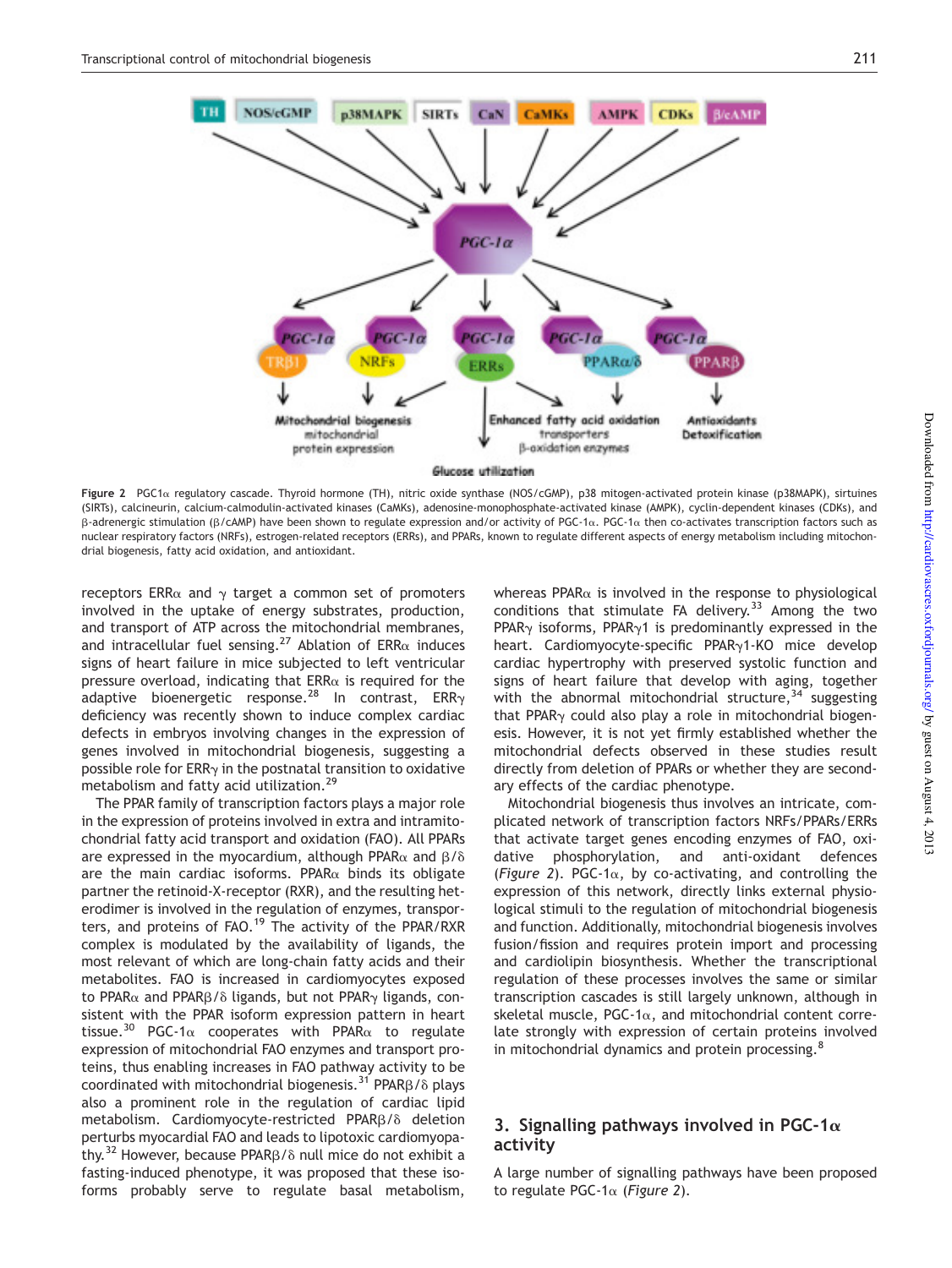## 3.1 Calcium- and second messenger-dependent regulation of PGC-1 $\alpha$  expression

Increased contractile activity translates into a sustained increase in intracellular calcium concentration, which activates the calcium-dependent phosphatase calcineurin (CaN) and  $Ca^{2+}$ -calmodulin dependent kinase (CaMK).<sup>35</sup> CaN controls the expression of PGC-1 $\alpha$  in muscle, providing a calcium-signalling pathway whose stimulation results in increased mitochondrial content.<sup>36</sup> Loss of calcineurin in heart results in impaired mitochondrial electron transport associated with high levels of superoxide production.<sup>37</sup> Moreover, in early embryonic development, the dephosphorylation of nuclear factors of activated T cells (NFATs) by calcineurin is required for mitochondrial energy metabolism.<sup>38</sup> Transcriptional profiling studies demonstrated that CaN and CaMK activate distinct but overlapping metabolic gene regulatory programs.<sup>39</sup> CaN, but not CaMK, activates the mouse  $PPAR\alpha$  promoter, indicating that FAO genes are selectively activated by CaN. CaN-mediated PGC-1 $\alpha$  promoter activation is dependent on myocyte enhancer factor-2 (MEF2) activity and the histone deacetylases (HDACs). Expression of a signal-resistant form of HDAC in mouse heart results in loss of mitochondria and changes in their morphology.<sup>40</sup> MEF2, which is stimulated by CaN signalling, binds to the PGC-1 $\alpha$  promoter and activates it, predominantly when co-activated by itself.<sup>36</sup> Deletion of MEF2A in mice results in perturbation of mitochondrial structure and significant loss of mitochondria.<sup>41</sup> CaMK activation of PGC-1 $\alpha$ expression requires the cAMP response element-binding protein (CREB).<sup>42</sup> Moreover, the transducer of regulated CREB-binding protein (TORC) may enhance CREB-dependent PGC-1 $\alpha$  transcription.<sup>43</sup> In the heart in response to both physiological and pathological hypertrophic stimuli, there is a strong positive correlation of CREB activation with PGC-1 $\alpha$  expression and mitochondrial respiratory rate and protein content.<sup>44</sup> Interestingly, DrPp1 expression correlates with the PGC-1 $\alpha$  content and calcineurin activation in human skeletal muscle,<sup>8</sup> and dephosphorylation of Drp1 by CaN induces its translocation to mitochondria thus triggering mitochondrial fission.<sup>45</sup>

Activation of the p38 mitogen-activated protein kinase (MAPK) pathway in skeletal muscle has been shown to promote PGC-1 $\alpha$  expression. However, the cardiac mitochondria of transgenic mice overexpressing the p38MAPK upstream kinase MAPK-kinase-6 (MKK6) have lower oxidative respiration and decreased generation of reactive oxygen species,<sup>46</sup> suggesting that p38MAPK is involved in the negative regulation of mitochondrial biogenesis.

Treatment of various cells with NO donors increases their mtDNA content, and this is sensitive to removal of NO by NO scavengers.<sup>47</sup> The effects of NO occur via increased expression of PGC-1 $\alpha$  and its down-stream effectors, and depend on the second messenger cGMP by activation of particulate guanylyl cyclase. Tissues of  $eNOS^{-/-}$  mice such as the brain, liver, muscle and heart have a slightly decreased content of some mitochondrial proteins.<sup>47</sup> However, oxidative capacity and mitochondrial enzymes are not altered in hearts of  $eNOS^{-/-}$  mice, suggesting that eNOS is not involved in cardiac basal mitochondrial biogenesis.<sup>48</sup> However, eNOS may be necessary for the cardiac response to stress, since caloric restriction involves an eNOSdependent increase in cardiac mitochondrial biogenesis.<sup>49</sup>

# 3.2 Energy-dependent regulation of PGC-1 $\alpha$ activity

It has been proposed that the phylogenetically conserved AMP-dependent serine/threonine protein kinase (AMPK) plays a role in skeletal muscle-induced mitochondrial biogenesis. PGC-1 $\alpha$  is induced by exercise and by chemical activation of AMPK in skeletal muscle (for review see Reznick and Shulman<sup>50</sup>). Activation of AMPK and mitochondrial biogenesis in muscle in response to chronic energy deprivation is diminished in AMPKα2-kinase-dead mice, revealing the importance of AMPK in this response.<sup>51</sup> Indeed, cardiac mitochondrial respiration is altered in mice lacking the main catalytic subunit of cardiac and skeletal muscle AMPK (AMPK $\alpha$ 2-/-) by a mechanism that involves decreased cardiolipin biosynthesis, $52$  suggesting that AMPK is involved in cardiolipin biosynthesis. However, there are no changes in mitochondrial markers or PGC-1 $\alpha$ expression in the hearts of these mice.<sup>52,53</sup>

Sirtuins are highly conserved NAD<sup>+</sup>-dependent deacetylases recently shown to control lifespan. Increased lifespan is associated with augmented mitochondrial oxidative phosphorylation and aerobic capacity. Resveratrol, a polyphenol that was shown to extend lifespan, increases aerobic capacity in mice and induces expression of genes that encode proteins involved in oxidative phosphorylation and mitochondrial biogenesis. These effects occur via a SIRT-1-dependent increase in PGC-1 $\alpha$  expression in skeletal muscle and adipose tissue, although not in heart.<sup>54</sup> Interestingly, caloric restriction-induced mitochondrial biogenesis in heart is accompanied by increased SIRT1 expression in wild-type but not  $eNOS^{-/-}$  mice.<sup>49</sup> These results again indicate that mitochondrial biogenesis is strictly controlled in the heart.

# 3.3 Hormonal control of PGC-1 $\alpha$

Thyroid hormones (TH) drastically alter the expression of nuclear- and mitochondria-encoded genes in several tissues. TH can control mammalian mitochondrial biogenesis through direct and indirect pathways. The direct pathway involves the binding of TH receptors (TR $\alpha$  and B) on TRE recognition sites on nuclear-encoded mitochondrial genes, and activation of the mitochondrial genome via a truncated form of TR $\alpha$  called p43.<sup>55</sup> However, of the nuclear genes necessary for the biogenesis of mitochondria, only a few respond directly to thyroid hormone.<sup>11</sup> An indirect pathway involves the control of PGC-1 $\alpha$  expression, and activation of its downstream transcription cascade.<sup>56</sup> However, the effects of TH on mitochondrial content in the adult heart are not clear. Indeed, one study found that TH treatment of rats increased cardiac oxygen consumption, mitochondrial bioenergetic capacity and expression of markers of mitochondrial biogenesis such as PGC-1 $\alpha$  and its transcription cascade.<sup>57</sup> In contrast, other studies (including our own unpublished results) found no change in PGC-1 $\alpha$  myocardial expression/activity with TH treatment.<sup>58</sup> Interestingly, an interaction between PGC-1 $\alpha$  and thyroid hormone receptors has been reported.<sup>59</sup> Hypothyroidism induces a decrease in the maximal oxidative capacity and expression/activity of mitochondrial enzymes in cardiac muscle, which is independent of PGC-1 $\alpha$  and its transcription cascade, suggesting that there exists a unique mode of regulating mitochondrial respiration by TH.<sup>60</sup> Additionally, thyroid hormones control cardiolipin biosynthesis and regulate the mitochondrial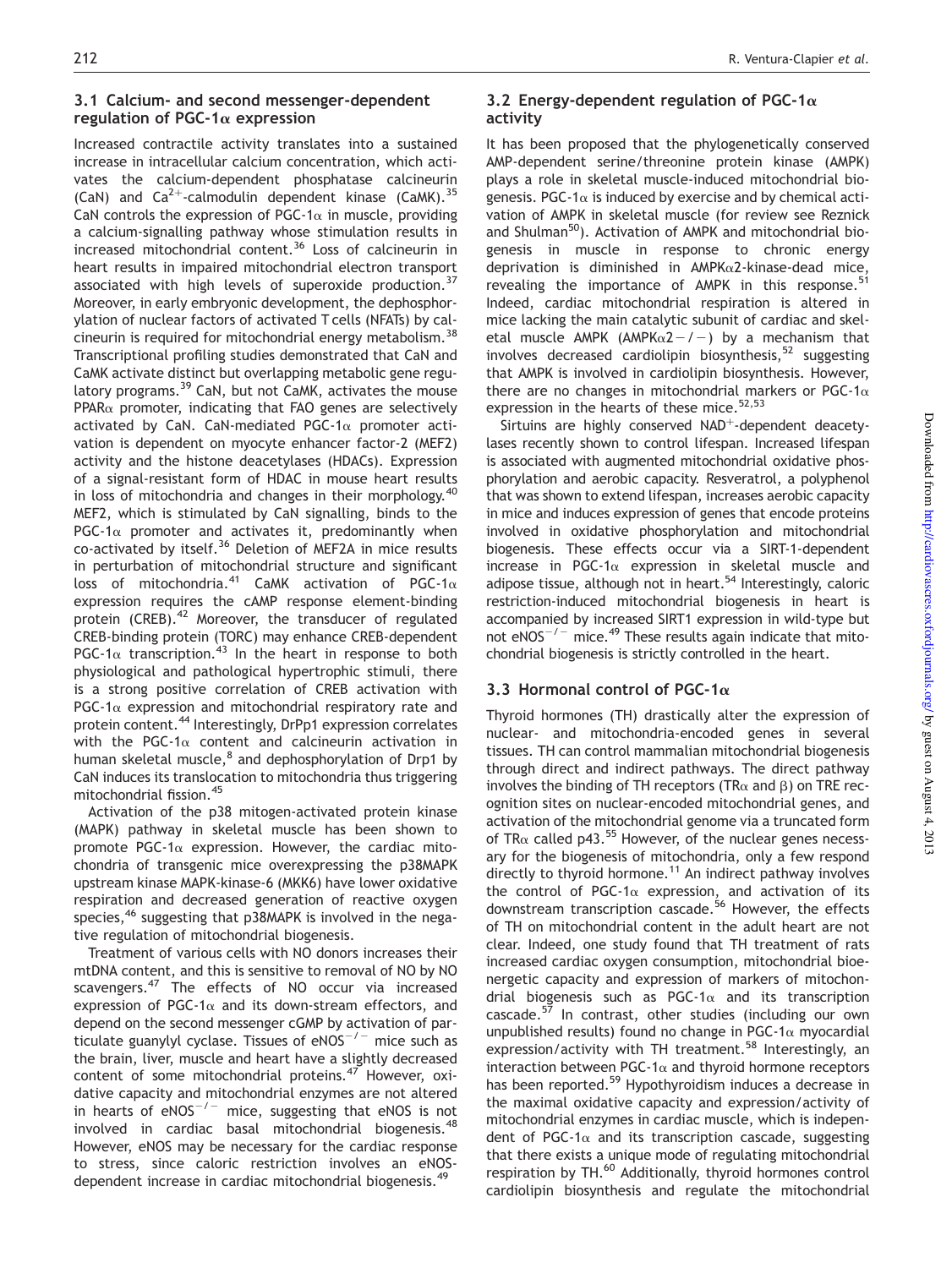protein import machinery, thus providing another ways of regulating mitochondrial function.<sup>9,61,62</sup>

# 3.4 Cyclin-dependent kinases

Cyclin-dependent kinases (CDKs) are involved in cell cycle and/or transcriptional control. Gene expression profiling studies demonstrated that, cyclinT/Cdk9, an RNA polymerase kinase involved in cardiac hypertrophy, suppresses the expression of many genes that encode mitochondrial proteins such as PGC-1 $\alpha$  and its downstream effectors.<sup>63</sup> In addition, the Cdk7/cyclinH/ménage-à-trois-1 (MAT1) heterotrimer is activated in adult hearts by stress-dependent pathways for hypertrophic growth. Ablation of MAT1 causes suppression of genes involved in energy metabolism as well as the PGC-1 $\alpha$  and  $\beta$  genes, indicating that a requirement exists for MAT1 in the operation of PGC-1 that control cardiac metabolism.<sup>64</sup>

# 4. Postranslational control of PGC-1 $\alpha$

In addition to their regulated expression by various metabolic stimuli, the family of PGC-1 co-activators is controlled by post-translational modifications. PGC-1 $\alpha$  phosphorylation by p38MAPK, for example, is most likely involved in mediating the effects of cytokines.<sup>65,66</sup> An interesting observation made recently is that, in addition to increasing PGC-1 $\alpha$ expression, AMPK can directly phosphorylate PGC-1 $\alpha$ , this phosphorylation being required for the PGC-1 $\alpha$ -dependent induction of the PGC-1 $\alpha$  promoter.<sup>67</sup> Another important posttranslational modification of PGC-1 $\alpha$  is the deacetylation induced by the NAD<sup>+</sup>-dependent SIRT1 deacetylase.<sup>68</sup> In skeletal muscle, SIRT1-induced deacetylation of PGC-1 $\alpha$  is required for activation of mitochondrial fatty acid oxidation

genes in response to fasting and low glucose.<sup>69</sup> In the heart, SIRT1 regulates aging and resistance to oxidative stress.<sup>7</sup> PGC-1 $\alpha$  activity is also potentiated by arginine methylation, which is catalysed by protein arginine methyltransferase-1 (PRMT1), another nuclear receptor co-activator. Mutation of three arginine residues in the C-terminal region of PGC-1 $\alpha$ compromises the ability of PGC-1 $\alpha$  to induce expression of endogenous target genes.<sup>71</sup> These forms of post-translational regulation of PGC-1 $\alpha$  activity are additional mechanisms that link mitochondrial biogenesis with intracellular signalling pathways, thereby increasing the complex regulation of oxidative metabolism.

# 5. Mitochondrial biogenesis and cardiovascular diseases

The energetic failure of the hypertrophied and failing heart has been extensively reviewed elsewhere (for example see reference<sup>72-76</sup>). Briefly, as summarized in *Figure 3*, the energetic changes include (i) an early switch in substrate utilization from fatty acids to glucose, (ii) decreased oxidative capacity and energy production due to decreased mitochondrial biogenesis, (iii) decreased energy transfer by the phosphotransfer kinases, (iv) altered energy utilization, and (v) decreased efficiency of energy consumption. The signalling and molecular origins of these defects are largely unknown.

# 5.1 Hypertophy and heart failure

#### 5.1.1 Physiological hypertrophy and mitochondrial biogenesis

The adaptation of cardiac muscle to training involves cardiomyocyte remodelling and hypertrophy. Recent studies present evidence that exercise training increases expression



Figure 3 Cardiomyocyte energy metabolism. (*A*) Normal cardiomyocyte. Cardiomyocyte mainly uses fatty acids that enter the cell membrane through fatty acid transports (FAT) at the cell membrane and (CPT) at the mitochondrial membrane before being used by  $\beta$ -oxidation and electron transport chain (ETC) to produce ATP. Glucose and lactate enter through their respective transporters (Glut and MCT) and are transformed into pyruvate by glycolysis and lactate dehydrogenase (LDH), respectively. Pyruvate enters the Krebs cycle to produce ATP. ATP is then converted into phosphocreatine by mitochondrial creatine kinase (CK). Phosphocreatine is used by localized CK close to ATPases to rephosphorylate ADP. (*B*) Failing cardiomyocyte. In heart failure, fatty acid utilization is blunted, mitochondrial activity decreases and ATP synthesis is impaired. Moreover, decreased CK expression compromises energy transfer within the cardiomyocyte. The possible sites of action of PGC-1 $\alpha$  are indicated.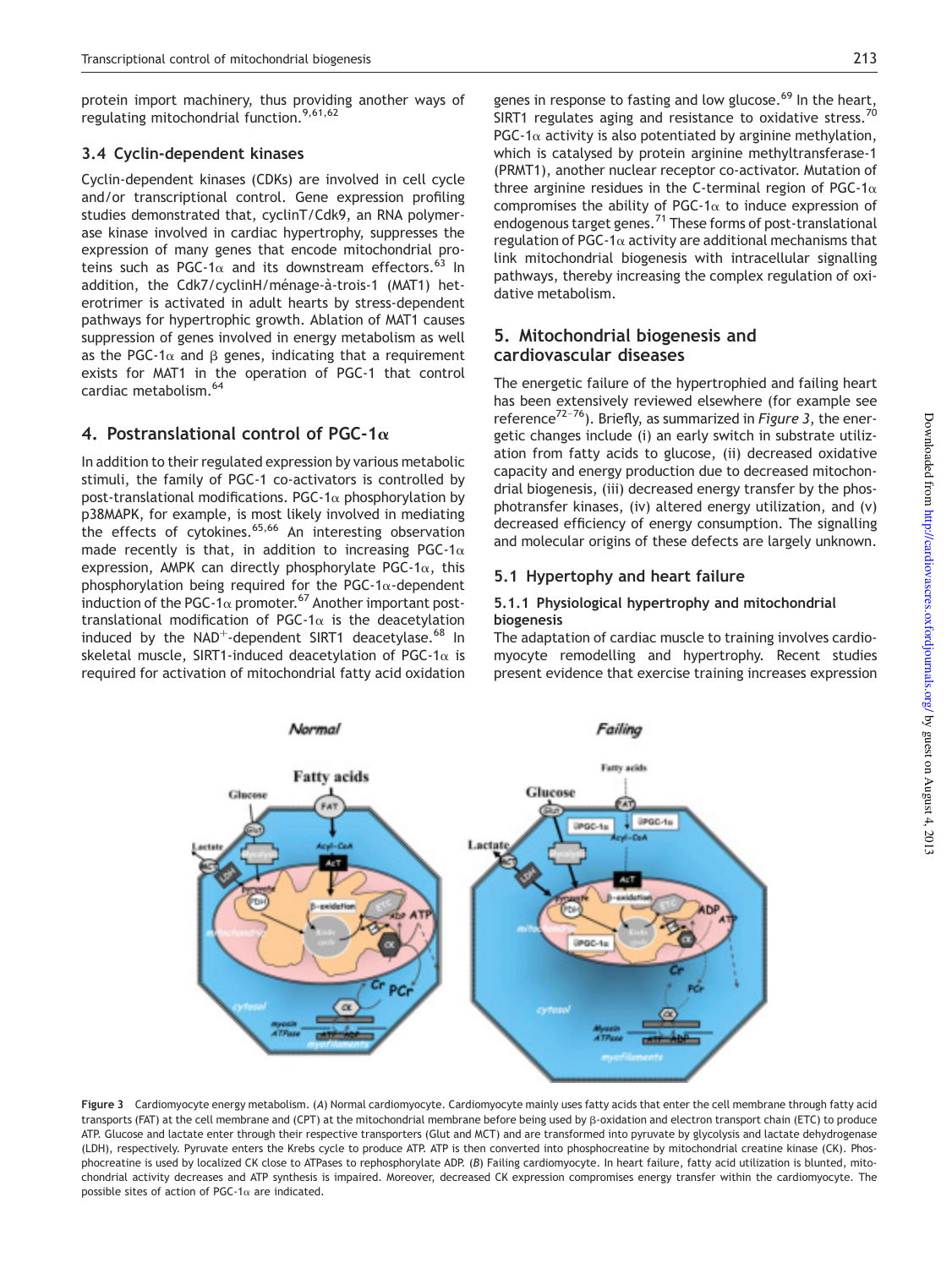of PGC-1 $\alpha$  and its downstream cascade, at least during hypertrophic growth.<sup>44,77</sup> Whether or not exercise training is accompanied by a sustained increase in mitochondrial content independent of cardiac hypertrophy is not at all clear. In animal models, some studies showed that regular endurance exercise increases glycolysis and oxidative metabolism, whereas others demonstrated that adaptive responses result from increased muscle mass rather than changes in mitochondrial gene expression (see Ventura-Clapier *et al.*<sup>78</sup> for review). This could be related to the existence of an already 'optimal' basal level of mitochondrial content in adult heart as a result of an optimized contractile protein/mitochondria ratio.

#### 5.1.2 Pathological hypertrophy and heart failure

It is now widely accepted that FAO enzymes and other mitochondrial proteins are down-regulated in the failing heart.<sup>18,79</sup> The group of Kelly has done extensive work on the dynamic regulation of the cardiac PPAR/PGC-1 $\alpha$ complex and its control of cardiac mitochondrial energy production following the onset of pathological cardiac hypertrophy. During pathological growth of the heart, downregulation of PPAR $\alpha$  and PGC-1 $\alpha$  causes decreased expression of FAO genes.<sup>80</sup> In our research on the origin of decreased cardiac muscle oxidative capacity in the pathogenesis of heart failure, we have shown that the decrease in mitochondrial function in both cardiac and skeletal muscle following pressure overload is linked to the down-regulation of PGC-1 $\alpha$  and its downstream effectors, NRF2 and Tfam.<sup>18</sup> Similar findings have now been reported in a number of other models of heart failure, including the muscle LIM protein-null mouse, $81$  rats with myocardial infarction,  $82-85$ spontaneously hypertensive rats, and a mouse model of hypertrophic cardiomyopathy.<sup>44</sup> Recently, downregulation of the PPAR/PGC-1 $\alpha$  complex and of its targets was reported in failing human hearts.<sup>86</sup> Interestingly, single polymorphisms in the PGC-1 $\alpha$  gene have been identified which correlate with an increased risk of hypertrophic cardiomyopathy.<sup>87</sup> This suggests that the decreased expression of the PGC-1 $\alpha$ /  $PPAR\alpha$  transcription cascade is the molecular basis for energy starvation of the failing myocardium.

#### 5.1.3 Signalling pathways for downregulation of PGC-1 $\alpha$  in HF

The molecular mechanisms underlying the loss of PGC-1 $\alpha$ / PPAR in heart failure are poorly understood. Indeed, the main signalling pathways involved in mitochondrial biogenesis, such as MAPK, calcineurin, cAMP-dependent signalling, and AMPK, are considered to be up- rather than downregulated in pathological hypertrophy and heart failure.  $88,89$ 

Similarities between the changes in cardiac gene expression in pathological hypertrophy and hypothyroidism led to the hypothesis that a reduction in thyroid hormone plays a role in the development of metabolic and functional alterations in these conditions. Indeed, HF is accompanied by low or subclinical blood levels of thyroid hormone, altered expression of thyroid receptors,<sup>90</sup> and increased cellular degradation of thyroid hormones.<sup>91</sup> However, hypothyroidism induces a metabolic pattern that differs from heart failure, suggesting that HF-induced downregulation and deactivation of PGC-1 $\alpha$  is not, in fact, due to cellular hypothyroidism.<sup>60</sup> Elevated Akt activity has been demonstrated in the failing heart,<sup>88</sup> and overexpression of

Akt has been shown to induce a 3-fold downregulation of PGC-1 $\alpha$  gene expression.<sup>92</sup> The downregulation of mitochondrial transcription factors induced by postinfarction remodelling can be significantly attenuated by  $Na^{+}/H^{+}$ exchanger-1 inhibition, and mitochondrial function is improved by changes in the regulation of Akt activity.<sup>85</sup> Chronic activation of Cdk9 in HF causes defective mitochondrial function, via loss of PGC-1 $\alpha$ .<sup>63,93</sup>

Studies to determine the role of calcineurin in cardiac hypertrophy and heart failure have produced contradictory results, showing either calcineurin activation or no change or a decrease in calcineurin activity.<sup>88,94</sup> Despite the importance of CREB for transcriptional activation of PGC-1 $\alpha$ , treating cardiac cells in culture with catecholamine, which stimulates adenylate cyclase, leads to repression of PGC-1 $\alpha$  and many of its target genes which can be reversed by ectopic expression of PGC-1 $\alpha$ .<sup>23</sup> On the other hand, in spontaneously hypertensive rats, decreased CREB phosphorylation strongly correlates with expression of PGC-1 $\alpha$ and mitochondrial protein content,<sup>44</sup> indicating decreased rather than increased cAMP-dependent gene activation. At present nothing is known about the post-translational modification of PGC-1 $\alpha$  in HF.

#### 5.2 Diabetes, insulin resistance, and obesity

Obesity and diabetes are complex metabolic syndromes in which cardiac disease is a significant cause of mortality. Recent studies have shown that mitochondrial function is altered in the hearts of diabetic animals. In type I diabetes, there is a decrease in PGC-1 mRNA expression,  $95$  whereas in the insulin-resistant heart mitochondrial biogenesis occurs driven by the PPAR $\alpha$ /PGC-1 $\alpha$  gene regulatory pathway.<sup>96</sup> In addition, cardiolipin depletion has been observed in diabetic myocardium using shotgun lipidomics, thus linking altered substrate utilization with mitochondrial dysfunction.<sup>97</sup> Mitochondrial damage and decreased mitochondrial density and mtDNA content in high-fat diet-induced obesity are closely associated with downregulation of PGC-1 $\alpha$  and its downstream cascade.<sup>98</sup> Cardiac changes in this pathology also include defects in mitochondrial function, lipid oxidation, and mitochondrial biogenesis leading to cardiac lipotoxicity, possibly involving eNOS-dependent NO production.<sup>99</sup>

## 5.3 Ischaemia

Evidence have been accumulating that protection against ischaemic damage could be linked to mitochondrial biogenesis (see McLeod *et al.*<sup>100</sup> for review). Preconditioning is an intervention that causes attenuation of ischaemic damage. Following delayed preconditioning, mitochondria display increased tolerance to anoxia-reperfusion injury associated with increased biogenesis (induction of PGC-1 $\alpha$  and NRF-1) and expression of mitochondrial proteins.<sup>101</sup> Other indirect evidence supports a mechanistic link between ischaemic preconditioning and mitochondrial biogenesis. The preconditioning-mimetic diazoxide activates the mitochondrial biogenesis regulatory protein CREB.<sup>102</sup> Moreover, NO, a trigger of preconditioning, also directly activates the mitochondrial biogenesis program. Mitochondrial biogenesis also upregulates a broad spectrum of ROS detoxification systems,  $24$  providing a mechanism by which the mitochondrial biogenesis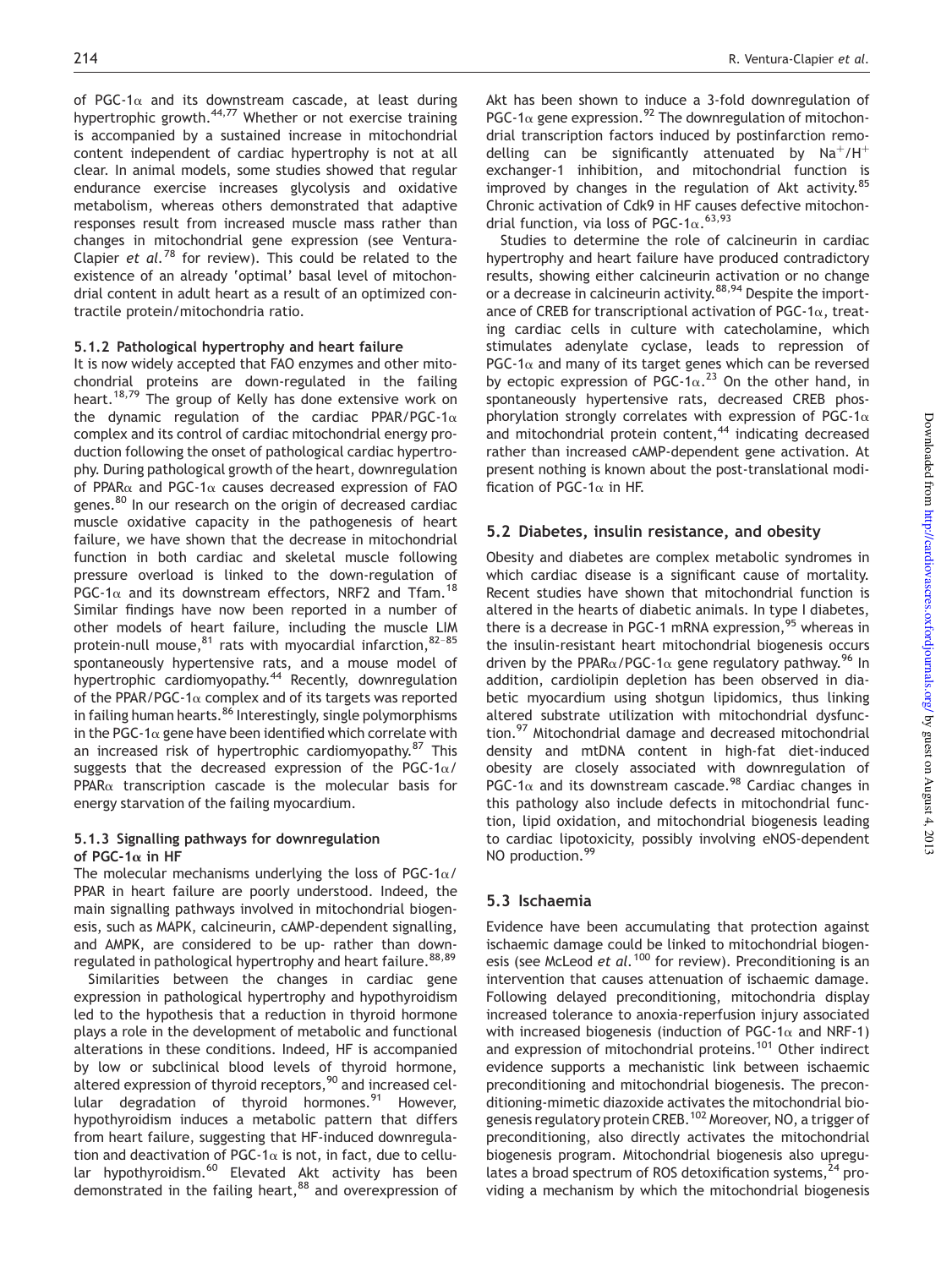program may additionally augment tolerance to cardiac ischaemia.

### 6. Conclusions

Mitochondria are of the utmost importance for cardiac function. Forced activation of mitochondrial biogenesis in the adult heart results in heart failure, suggesting that there is an optimal mitochondrial volume. Mitochondrial biogenesis involves multiple processes that need to be tightly coordinated. It appears that the co-activator PGC-1 $\alpha$ , the master regulator of mitochondrial biogenesis, plays a role in coordinating the growth of the mitochondrial compartment. Energy starvation and decreased expression/activity of the  $PGC-1\alpha$  transcription cascade are hallmarks of cardiac dysfunction, which lead to impaired energy metabolism and which contribute to contractile failure. Many signalling pathways have been shown to be involved in mitochondrial biogenesis. Whether they directly control PGC-1 $\alpha$  expression or whether impaired energy metabolism is a secondary consequence of the complex overlap of energy metabolism with cardiac function remains to be determined. More work is needed in this growing area, but the PGC-1 $\alpha$  axis could be envisioned as a new, exciting therapeutic target in metabolic disorders and heart failure.

# Acknowledgements

We thank Dr R. Fischmeister for continuous support. We apologize for the many seminal contributions that have not been cited for lack of space. We thank James Wilding for carefully reading the manuscript and for revising the English and Dominique Fortin and other co-workers.

Conflict of interest: none declared.

# Funding

R.V.-C. is supported by 'Centre National de la Recherche Scientifique'.

## **References**

- 1. Baker MJ, Frazier AE, Gulbis JM, Ryan MT. Mitochondrial protein-import machinery: correlating structure with function. *Trends Cell Biol* 2007; <sup>17</sup>:456–464.
- 2. Hood DA, Adhihetty PJ, Colavecchia M, Gordon JW, Irrcher I, Joseph AM *et al.* Mitochondrial biogenesis and the role of the protein import pathway. *Med Sci Sports Exerc* 2003;35:86–94.
- 3. Bereiter-Hahn J. Behavior of mitochondria in the living cell. *Int Rev Cytol* 1990;122:1–63.
- 4. Hoppins S, Lackner L, Nunnari J. The machines that divide and fuse mitochondria. *Annu Rev Biochem* 2007;76:751–780.
- 5. Chan DC. Mitochondria: dynamic organelles in disease, aging, and development. *Cell* 2006;125:1241–1252.
- 6. Bach D, Pich S, Soriano FX, Vega N, Baumgartner B, Oriola J *et al.* Mitofusin-2 determines mitochondrial network architecture and mitochondrial metabolism. A novel regulatory mechanism altered in obesity. *J Biol Chem* 2003;278:17190–17197.
- 7. Soriano FX, Liesa M, Bach D, Chan DC, Palacin M, Zorzano A. Evidence for a mitochondrial regulatory pathway defined by peroxisome proliferatoractivated receptor-gamma coactivator-1 alpha, estrogen-related receptor-alpha, and mitofusin-2. *Diabetes* 2006;55:1783–1791.
- 8. Garnier A, Fortin D, Zoll J, N'Guessan B, Mettauer B, Lampert E *et al.* Coordinated changes in mitochondrial function and biogenesis in healthy and diseased human skeletal muscle. *FASEB J* 2005;19:43–52.
- 9. Hatch GM. Cell biology of cardiac mitochondrial phospholipids. *Biochem Cell Biol* 2004;82:99–112.
- 10. Kelly DP, Scarpulla RC. Transcriptional regulatory circuits controlling mitochondrial biogenesis and function. *Genes Dev* 2004;18:357–368.
- 11. Garesse R, Vallejo CG. Animal mitochondrial biogenesis and function: a regulatory cross-talk between two genomes. *Gene* 2001;263:1–16.
- 12. Finck BN, Kelly DP. Peroxisome proliferator-activated receptor gamma coactivator-1 (PGC-1) regulatory cascade in cardiac physiology and disease. *Circulation* 2007;115:2540–2548.
- 13. Ryan MT, Hoogenraad NJ. Mitochondrial-nuclear communications. *Annu Rev Biochem* 2007;76:701–722.
- 14. Hansson A, Hance N, Dufour E, Rantanen A, Hultenby K, Clayton DA *et al.* A switch in metabolism precedes increased mitochondrial biogenesis in respiratory chain-deficient mouse hearts. *Proc Natl Acad Sci USA* 2004;101:3136–3141.
- 15. Falkenberg M, Gaspari M, Rantanen A, Trifunovic A, Larsson NG, Gustafsson CM. Mitochondrial transcription factors B1 and B2 activate transcription of human mtDNA. *Nat Genet* 2002;31:289–294.
- 16. Xia Y, Buja LM, Scarpulla RC, McMillin JB. Electrical stimulation of neonatal cardiomyocytes results in the sequential activation of nuclear genes governing mitochondrial proliferation and differentiation. *Proc Natl Acad Sci USA* 1997;94:11399–11404.
- 17. Wu ZD, Puigserver P, Andersson U, Zhang CY, Adelmant G, Mootha V *et al.* Mechanisms controlling mitochondrial biogenesis and respiration through the thermogenic coactivator PGC-1. *Cell* 1999;98:115–124.
- 18. Garnier A, Fortin D, Delomenie C, Momken I, Veksler V, Ventura-Clapier R. Depressed mitochondrial transcription factors and oxidative capacity in rat failing cardiac and skeletal muscles. *J Physiol* 2003;551:491–501.
- 19. Lehman JJ, Barger PM, Kovacs A, Saffitz JE, Medeiros DM, Kelly DP. Peroxisome proliferator-activated receptor gamma coactivator-1 promotes cardiac mitochondrial biogenesis. *J Clin Invest* 2000;106:847–856.
- 20. Russell LK, Mansfield CM, Lehman JJ, Kovacs A, Courtois M, Saffitz JE *et al.* Cardiac-specific induction of the transcriptional coactivator peroxisome proliferator-activated receptor gamma coactivator-1alpha promotes mitochondrial biogenesis and reversible cardiomyopathy in a developmental stage-dependent manner. *Circ Res* 2004;94:525–533.
- 21. Leone TC, Lehman JJ, Finck BN, Schaeffer PJ, Wende AR, Boudina S *et al.* PGC-1alpha deficiency causes multi-system energy metabolic derangements: muscle dysfunction, abnormal weight control and hepatic steatosis. *PLoS Biol* 2005;3:e101.
- 22. Arany Z, He H, Lin J, Hoyer K, Handschin C, Toka O *et al.* Transcriptional coactivator PGC-1 alpha controls the energy state and contractile function of cardiac muscle. *Cell Metab* 2005;1:259–271.
- 23. Arany Z, Novikov M, Chin S, Ma Y, Rosenzweig A, Spiegelman BM. Transverse aortic constriction leads to accelerated heart failure in mice lacking PPAR-gamma coactivator 1alpha. *Proc Natl Acad Sci USA* 2006; <sup>103</sup>:10086–10091.
- 24. St-Pierre J, Lin J, Krauss S, Tarr PT, Yang R, Newgard CB *et al.* Bioenergetic analysis of peroxisome proliferator-activated receptor gamma coactivators 1alpha and 1beta (PGC-1alpha and PGC-1beta) in muscle cells. *J Biol Chem* 2003;278:26597–26603.
- 25. Lelliott CJ, Medina-Gomez G, Petrovic N, Kis A, Feldmann HM, Bjursell M *et al.* Ablation of PGC-1beta results in defective mitochondrial activity, thermogenesis, hepatic function, and cardiac performance. *PLoS Biol* 2006;4:e369.
- 26. Meirhaeghe A, Crowley V, Lenaghan C, Lelliott C, Green K, Stewart A *et al.* Characterization of the human, mouse and rat PGC1 beta (peroxisome-proliferator-activated receptor-gamma co-activator 1 beta) gene in vitro and in vivo. *Biochem J* 2003;373:155–165.
- 27. Dufour CR, Wilson BJ, Huss JM, Kelly DP, Alaynick WA, Downes M *et al.* Genome-wide orchestration of cardiac functions by the orphan nuclear receptors ERRalpha and gamma. *Cell Metab* 2007;5:345–356.
- 28. Huss JM, Imahashi K, Dufour CR, Weinheimer CJ, Courtois M, Kovacs A *et al.* The nuclear receptor ERRalpha is required for the bioenergetic and functional adaptation to cardiac pressure overload. *Cell Metab* 2007;6:25–37.
- 29. Alaynick WA, Kondo RP, Xie W, He W, Dufour CR, Downes M *et al.* ERRgamma directs and maintains the transition to oxidative metabolism in the postnatal heart. *Cell Metab* 2007;6:13–24.
- 30. Gilde AJ, van der Lee KA, Willemsen PH, Chinetti G, van der Leij FR, van der Vusse GJ *et al.* Peroxisome proliferator-activated receptor (PPAR) alpha and PPARbeta/delta, but not PPARgamma, modulate the expression of genes involved in cardiac lipid metabolism. *Circ Res* 2003;92:518–524.
- 31. Vega RB, Huss JM, Kelly DP. The coactivator PGC-1 cooperates with peroxisome proliferator-activated receptor alpha in transcriptional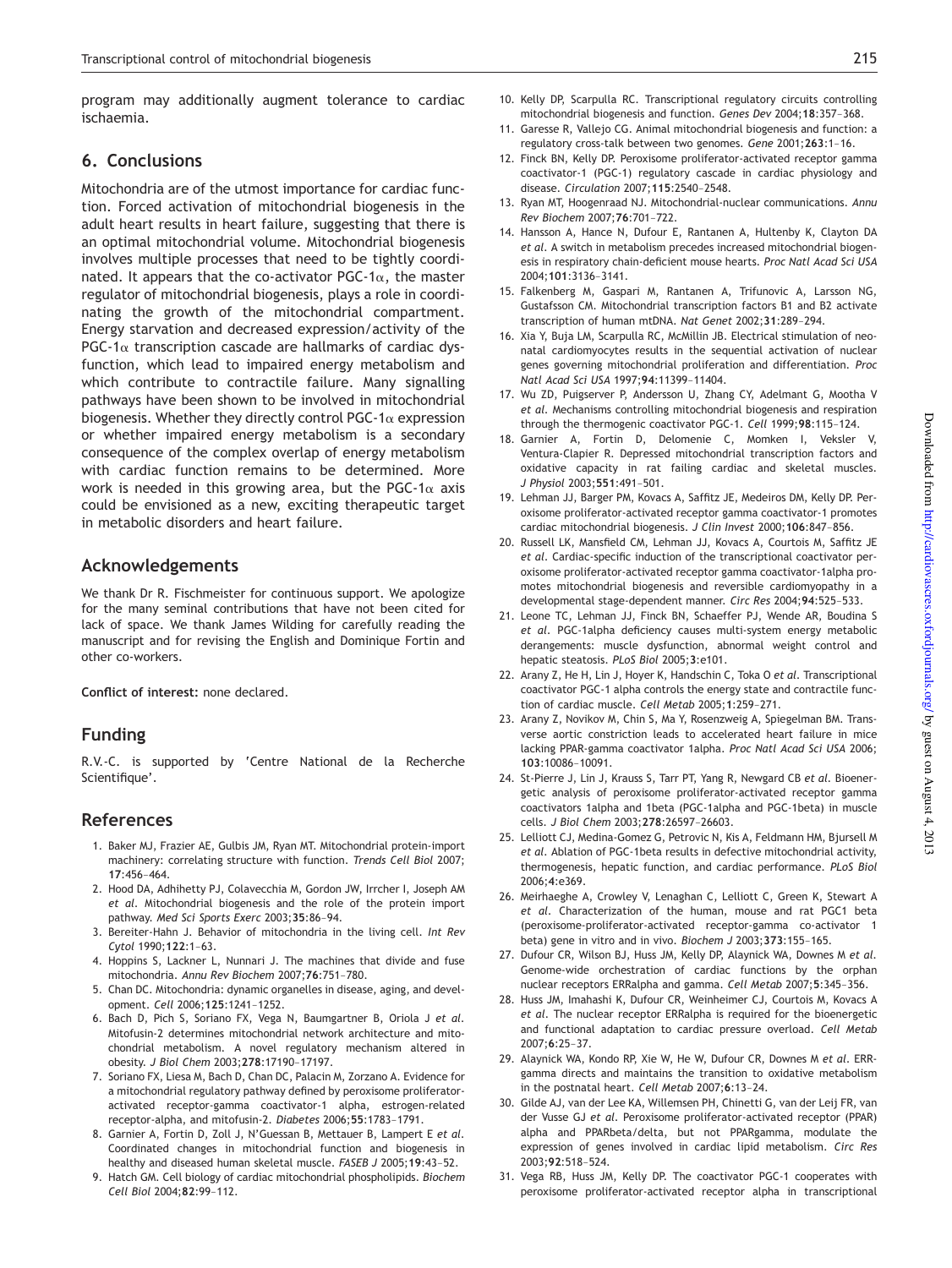control of nuclear genes encoding mitochondrial fatty acid oxidation enzymes. *Mol Cell Biol* 2000;20:1868–1876.

- 32. Cheng L, Ding G, Qin Q, Huang Y, Lewis W, He N *et al.* Cardiomyocyterestricted peroxisome proliferator-activated receptor-delta deletion perturbs myocardial fatty acid oxidation and leads to cardiomyopathy. *Nat Med* 2004;10:1245–1250.
- 33. Huss JM, Kelly DP. Mitochondrial energy metabolism in heart failure: a question of balance. *J Clin Invest* 2005;115:547–555.
- 34. Ding G, Fu M, Qin Q, Lewis W, Kim HW, Fukai T*et al.* Cardiac peroxisome proliferator-activated receptor gamma is essential in protecting cardiomyocytes from oxidative damage. *Cardiovasc Res* 2007;76:269–279.
- 35. Heineke J, Molkentin JD. Regulation of cardiac hypertrophy by intracellular signalling pathways. *Nat Rev Mol Cell Biol* 2006;7:589–600.
- 36. Handschin C, Rhee J, Lin J, Tarr PT, Spiegelman BM. An autoregulatory loop controls peroxisome proliferator-activated receptor  $\gamma$  coactivator <sup>1</sup><sup>a</sup> expression in muscle. *Proc Natl Acad Sci USA* 2003;100:7111–7116.
- 37. Sayen MR, Gustafsson AB, Sussman MA, Molkentin JD, Gottlieb RA. Calcineurin transgenic mice have mitochondrial dysfunction and elevated superoxide production. *Am J Physiol Cell Physiol* 2003;284:C562–C570.
- 38. Bushdid PB, Osinska H, Waclaw RR, Molkentin JD, Yutzey KE. NFATc3 and NFATc4 are required for cardiac development and mitochondrial function. *Circ Res* 2003;92:1305–1313.
- 39. Schaeffer PJ, Wende AR, Magee CJ, Neilson JR, Leone TC, Chen F *et al.* Calcineurin and calcium/calmodulin-dependent protein kinase activate distinct metabolic gene regulatory programs in cardiac muscle. *J Biol Chem* 2004;279:39593–39603.
- 40. Czubryt MP, McAnally J, Fishman GI, Olson EN. Regulation of peroxisome proliferator-activated receptor gamma coactivator 1 alpha (PGC-1alpha) and mitochondrial function by MEF2 and HDAC5. *Proc Natl Acad Sci USA* 2003;100:1711–1716.
- 41. Naya FJ, Black BL, Wu H, Bassel-Duby R, Richardson JA, Hill JA *et al.* Mitochondrial deficiency and cardiac sudden death in mice lacking the MEF2A transcription factor. *Nat Med* 2002;8:1303–1309.
- 42. Akimoto T, Sorg BS, Yan Z. Real-time imaging of peroxisome proliferatoractivated receptor-gamma coactivator-1alpha promoter activity in skeletal muscles of living mice. *Am J Physiol Cell Physiol* 2004;287: C790–C796.
- 43. Wu Z, Huang X, Feng Y, Handschin C, Feng Y, Gullicksen PS *et al.* Transducer of regulated CREB-binding proteins (TORCs) induce PGC-1alpha transcription and mitochondrial biogenesis in muscle cells. *Proc Natl Acad Sci USA* 2006;103:14379–14384.
- 44. Watson PA, Reusch JE, McCune SA, Leinwand LA, Luckey SW, Konhilas JP *et al.* Restoration of CREB function is linked to completion and stabilization of adaptive cardiac hypertrophy in response to exercise. *Am J Physiol Heart Circ Physiol* 2007;293:H246–H259.
- 45. Cribbs JT, Strack S. Reversible phosphorylation of Drp1 by cyclic AMPdependent protein kinase and calcineurin regulates mitochondrial fission and cell death. *EMBO Rep* 2007;8:939–944.
- 46. Wall JA, Wei J, Ly M, Belmont P, Martindale JJ, Tran D *et al.* Alterations in oxidative phosphorylation complex proteins in the hearts of transgenic mice that overexpress the p38 MAP kinase activator, MAP kinase kinase 6. *Am J Physiol Heart Circ Physiol* 2006;291:H2462–H2472.
- 47. Nisoli E, Clementi E, Paolucci C, Cozzi V, Tonello C, Sciorati C *et al.* Mitochondrial biogenesis in mammals: the role of endogenous nitric oxide. *Science* 2003;299:896–899.
- 48. Momken I, Fortin D, Serrurier B, Bigard X, Ventura-Clapier R, Veksler V. Endothelial nitric oxide synthase (NOS) deficiency affects energy metabolism pattern in murine oxidative skeletal muscle. *Biochem J* 2002;368: 341–347.
- 49. Nisoli E, Tonello C, Cardile A, Cozzi V, Bracale R, Tedesco L *et al.* Calorie restriction promotes mitochondrial biogenesis by inducing the expression of eNOS. *Science* 2005;310:314–317.
- 50. Reznick RM, Shulman GI. The role of AMP-activated protein kinase in mitochondrial biogenesis. *J Physiol* 2006;574:33–39.
- 51. Zong H, Ren JM, Young LH, Pypaert M, Mu J, Birnbaum MJ *et al.* AMP kinase is required for mitochondrial biogenesis in skeletal muscle in response to chronic energy deprivation. *Proc Natl Acad Sci USA* 2002; <sup>99</sup>:15983–15987.
- 52. Athea Y, Viollet B, Mateo P, Rousseau D, Novotova M, Garnier A *et al.* AMP-activated protein kinase  $\alpha$ 2 deficiency affects cardiac cardiolipin homeostasis and mitochondrial function. *Diabetes* 2007;56:786–794.
- 53. Jorgensen SB, Treebak JT, Viollet B, Schjerling P, Vaulont S, Wojtaszewski JF *et al.* Role of AMPKalpha2 in basal, training-, and AICAR-induced GLUT4, hexokinase II, and mitochondrial protein expression in mouse muscle. *Am J Physiol Endocrinol Metab* 2007; <sup>292</sup>:E331–E339.
- 54. Lagouge M, Argmann C, Gerhart-Hines Z, Meziane H, Lerin C, Daussin F *et al.* Resveratrol improves mitochondrial function and protects against metabolic disease by activating SIRT1 and PGC-1alpha. *Cell* 2006;127: 1109–1122.
- 55. Wrutniak-Cabello C, Casas F, Cabello G. Thyroid hormone action in mitochondria. *J Mol Endocrinol* 2001;26:67–77.
- 56. Weitzel JM, Radtke C, Seitz HJ. Two thyroid hormone-mediated gene expression patterns in vivo identified by cDNA expression arrays in rat. *Nucleic Acids Res* 2001;29:5148–5155.
- 57. Goldenthal MJ, Weiss HR, Marin-Garcia J. Bioenergetic remodeling of heart mitochondria by thyroid hormone. *Mol Cell Biochem* 2004;265: 97–106.
- 58. Irrcher I, Adhihetty PJ, Sheehan T, Joseph AM, Hood DA. PPARgamma coactivator-1alpha expression during thyroid hormone- and contractile activity-induced mitochondrial adaptations. *Am J Physiol Cell Physiol* 2003;284:C1669–C1677.
- 59. Puigserver P, Wu Z, Park CW, Graves R, Wright M, Spiegelman BM. A cold-inducible coactivator of nuclear receptors linked to adaptive thermogenesis. *Cell* 1998;92:829–839.
- 60. Athea Y, Garnier A, Fortin D, Bahi L, Veksler V, Ventura-Clapier R. Mitochondrial and energetic cardiac phenotype in hypothyroid rat. Relevance to heart failure. *Pflugers Arch* 2007;455:431–442.
- 61. Colavecchia M, Christie LN, Kanwar YS, Hood DA. Functional consequences of thyroid hormone-induced changes in the mitochondrial protein import pathway. *Amer J Physiol Endocrinol Metab* 2003;284: E29–E35.
- 62. Craig EE, Chesley A, Hood DA. Thyroid hormone modifies mitochondrial phenotype by increasing protein import without altering degradation. *Am J Physiol Cell Physiol* 1998;44:C1508–C1515.
- 63. Sano M, Wang SC, Shirai M, Scaglia F, Xie M, Sakai S *et al.* Activation of cardiac Cdk9 represses PGC-1 and confers a predisposition to heart failure. *EMBO J* 2004;23:3559–3569.
- 64. Sano M, Izumi Y, Helenius K, Asakura M, Rossi DJ, Xie M *et al.* Menage-a-trois 1 is critical for the transcriptional function of PPARgamma coactivator 1. *Cell Metab* 2007;5:129–142.
- 65. Knutti D, Kressler D, Kralli A. Regulation of the transcriptional coactivator PGC-1 via MAPK-sensitive interaction with a repressor. *Proc Natl Acad Sci USA* 2001;98:9713–9718.
- 66. Puigserver P, Rhee J, Lin J, Wu Z, Yoon JC, Zhang CY *et al.* Cytokine stimulation of energy expenditure through p38 MAP kinase activation of PPARgamma coactivator-1. *Mol Cell* 2001;8:971–982.
- 67. Jager S, Handschin C, St-Pierre J, Spiegelman BM. AMP-activated protein kinase (AMPK) action in skeletal muscle via direct phosphorylation of PGC-1a. *Proc Natl Acad Sci USA* 2007;104:12017–12022.
- 68. Rodgers JT, Lerin C, Haas W, Gygi SP, Spiegelman BM, Puigserver P. Nutrient control of glucose homeostasis through a complex of PGC-1alpha and SIRT1. *Nature* 2005;434:113–118.
- 69. Gerhart-Hines Z, Rodgers JT, Bare O, Lerin C, Kim SH, Mostoslavsky R *et al.* Metabolic control of muscle mitochondrial function and fatty acid oxidation through SIRT1/PGC-1alpha. *EMBO J* 2007;26:1913–1923.
- 70. Alcendor RR, Gao S, Zhai P, Zablocki D, Holle E, Yu X *et al.* Sirt1 regulates aging and resistance to oxidative stress in the heart. *Circ Res* 2007;100:1512–1521.
- 71. Teyssier C, Ma H, Emter R, Kralli A, Stallcup MR. Activation of nuclear receptor coactivator PGC-1alpha by arginine methylation. *Genes Dev* 2005;19:1466–1473.
- 72. van Bilsen M. 'Energenetics' of heart failure. *Ann N Y Acad Sci* 2004; <sup>1015</sup>:238–249.
- 73. Ventura-Clapier R, Garnier A, Veksler V. Energy metabolism in heart failure. *J Physiol* 2004;555:1–13.
- 74. Taegtmeyer H, Wilson CR, Razeghi P, Sharma S. Metabolic energetics and genetics in the heart. *Ann N Y Acad Sci* 2005;1047:208–218.
- 75. Ingwall JS, Weiss RG. Is the failing heart energy starved? On using chemical energy to support cardiac function. *Circ Res* 2004;95:135–145.
- 76. Neubauer S. The failing heart—an engine out of fuel. *N Engl J Med* 2007; <sup>356</sup>:1140–1151.
- 77. O'Neill BT, Kim J, Wende AR, Theobald HA, Tuinei J, Buchanan J *et al.* A conserved role for phosphatidylinositol 3-kinase but not Akt signaling in mitochondrial adaptations that accompany physiological cardiac hypertrophy. *Cell Metab* 2007;6:294–306.
- 78. Ventura-Clapier R, Mettauer B, Bigard X. Beneficial effects of endurance training on cardiac and skeletal muscle energy metabolism in heart failure. *Cardiovasc Res* 2007;73:10–18.
- 79. Sack MN, Rader TA, Park SH, Bastin J, McCune SA, Kelly DP. Fatty acid oxidation enzyme gene expression is downregulated in the failing heart. *Circulation* 1996;94:2837–2842.